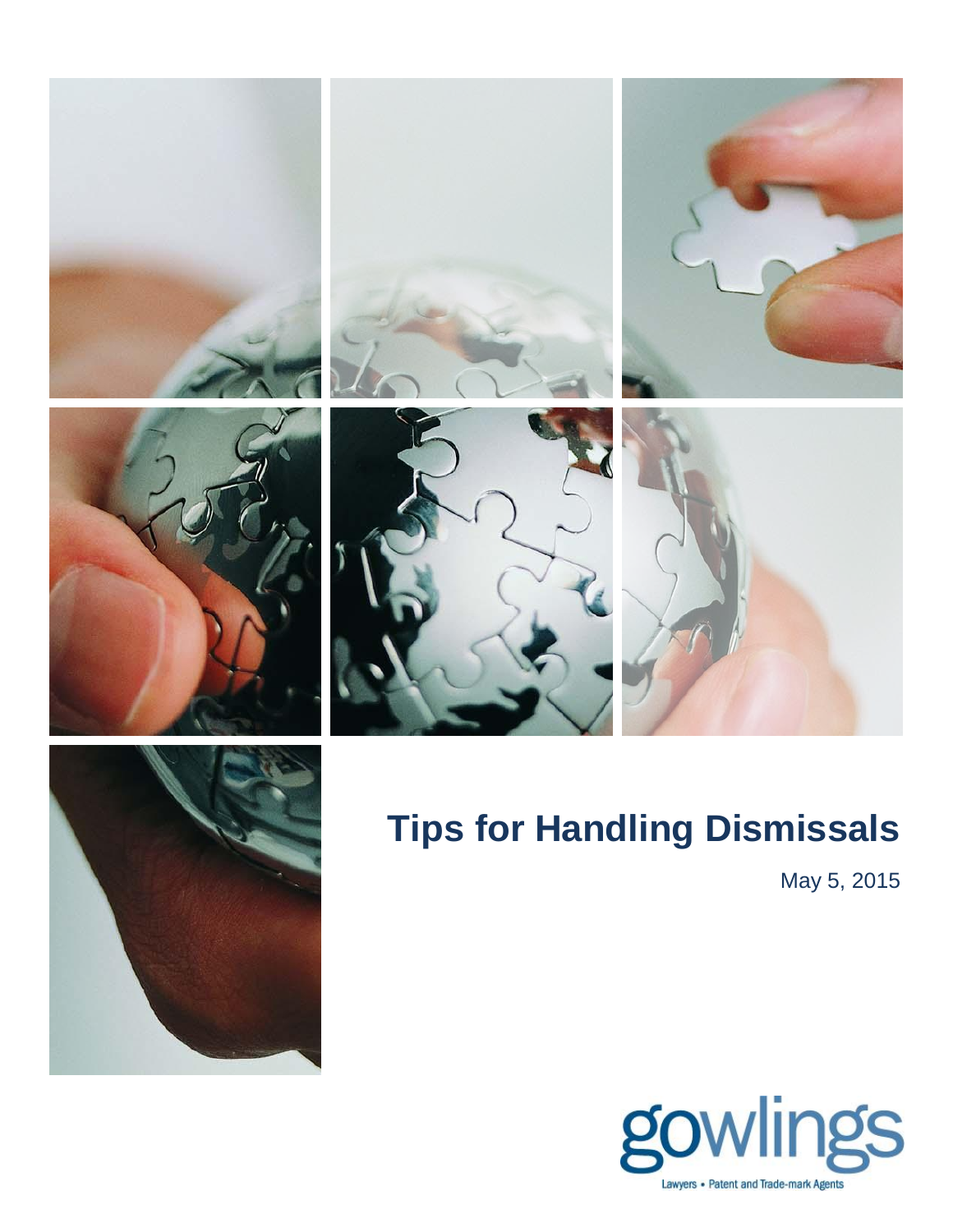## **Preparation**

- Avoid impulsive dismissals even in very serious cases. If the employee must be removed from the workplace, suspend him/her with pay pending an investigation. Following the investigation determine whether to dismiss the employee with or without cause. If the employee is to be dismissed with cause consider whether a small separation package will be offered in exchange for a full and final release. Legal advice should be obtained in advance of the dismissal.
- A termination letter should be provided in every case.
- For employees governed by the *Employment Standards Act*, *2000* (Ontario) there is no need to provide a reason for the dismissal in the termination letter but providing a reason during the termination meeting may prevent the employee from assuming that the reason is a discriminatory one.
- If the termination letter refers to the reasons for the dismissal they should not be misleading. The same applies to reasons given in the meeting – you do not have to tell the whole story, but what you say must be true and must not be misleading.
- In most cases it will be a without cause termination and the letter will contain a without prejudice offer of a separation package in exchange for a full and final release which will be enclosed with the letter.

## Termination Meeting

- Meet with the employee in person
- Two members of the management team should be present, e.g. the employer's manager and a member of the human resources department
- One should do the talking and the other should take notes
- In some cases it may be appropriate to have an outplacement counsellor standing by
- The meeting should take place in a private place such as a boardroom or private office. The advantage of a boardroom is that the employer representatives cannot be "trapped" if the employee wants to keep talking
- Avoid holding the meeting on a Friday as the employee will likely be unable to reach any professional advisor he/she wishes to speak to and may build up resentment over the weekend
- Avoid dismissing the employee on a significant date such as his/her birthday, or too soon after a traumatic incident such as the death of a family member
- Try to hold the meeting towards the end of the business day in order to avoid any embarrassment to the employee when leaving the premises
- Keep the meeting short, 10 to 15 minutes at most
- Make sure that there are no interruptions during the meeting